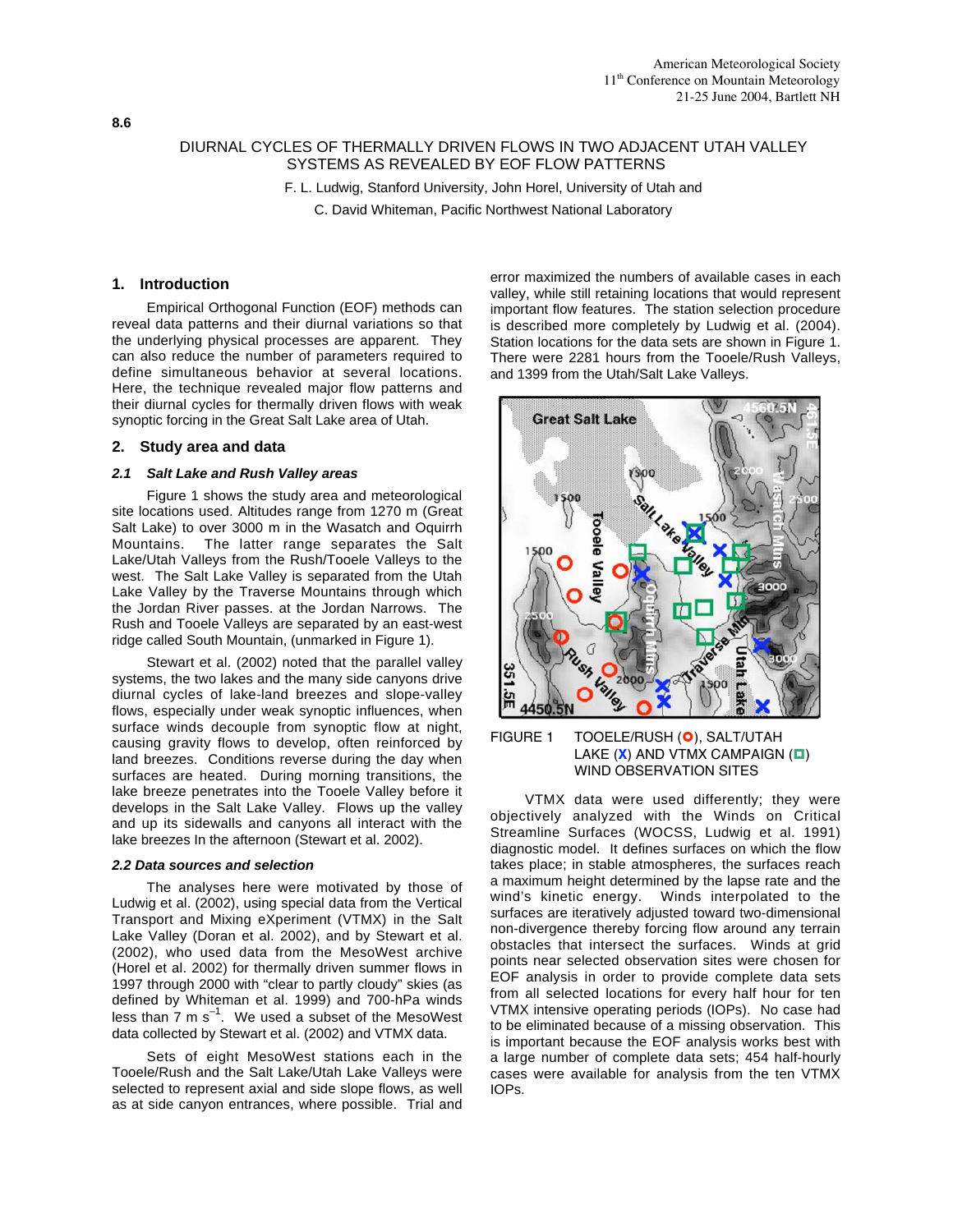# **3. EOF analysis methodology**

EOFs have been widely used to reveal physically important connections in meteorological and climatological studies ever since Lorenz (1956) used them to represent U.S. pressure and temperature fields and reduce the number of predictors required for statistical forecasting. The method works best when physical processes produce well defined flow patterns. Stewart et al. (2002) had earlier found well organized flows in the Tooele and Salt Lake valleys, so we expected that EOFs would provide useful information in this area.

Lorenz studied scalar fields, but vector fields can also be analyzed (e.g. Lumley 1981; Hardy 1977; Ludwig and Byrd 1980). Kaihatu et al. (1998) describe advantages and disadvantages in representing vectors as complex numbers versus scalar pairs (or triplets for 3-d vectors). We chose to use scalar pairs of u and v components. EOF determination is relatively standard; Lorenz's (1956) classic report describes the details of the method (see also, von Storch and Zwiers 1999; Wilks 1995). For our purposes, it is enough to note that the objective is to reduce the number of variables required to describe the data, while losing the least possible information. For winds collected at N locations at time t, the data can be represented as:

*u*1(*t*) *v*1(*t*) *u*2(*t*) *v*2(*t*) • • • *u*<sup>N</sup> (*t*) *v*<sup>N</sup> (*t*) - = *u* 1 *v* 1 *u* 2 *v* 2 • • • *u* N *v* N - + *a*i(*t*) *u*1,i *v*1,i *u*2,i *v*2,i • • • *u*N,i *v*N,i - i=1 2*N* (1)

The left hand side (LHS) column vector in Equation 1 represents observed u and v components for time t at N sites; subscripts denote different sites. The first right hand side (RHS) vector contains u and v component means for the complete data set, that is, the averages derived from all the available observations at the N sites. The remaining RHS terms have scalar coefficients  $a_i(t)$  that vary with time. A few of these scalar terms and their associated vectors usually describe the data quite well. The column vectors that are multiplied by the scalars are the EOFs that we will discuss. The EOFs have the following attributes: 1) they are unit vectors (normalized eigenvectors of a matrix related to the covariance matrix), 2) they are arranged in decreasing order of explained variance, and 3) they are orthogonal (uncorrelated). At a time t, the  $i<sup>th</sup>$ EOF coefficient,  $a_i(t)$ , is the inner product of the  $i<sup>th</sup>$  EOF and the observation vector (LHS) minus the mean.

With RHS terms in order of descending importance (explained variance), the first few terms generally estimate the wind field well. Agreement between observations and estimates improves with added terms, but the effects are usually small after the first two or three terms. For well correlated data (e. g., winds governed by strong physical processes), one EOF can explain more than 50% of the variance, equivalent to a correlation of greater than 0.7 between estimates and observations.

EOFs can be displayed graphically to make patterns evident. Observed winds, which are the elements in the LHS column vector of Equation 1, can be plotted as vectors on a map. So too can the RHS averages and each of the EOFs, EOFs do not necessarily reflect a specific physical process, but strong processes are likely to be reflected in the first few EOFs, so their coefficients will represent the intensity of certain patterns and the associated physical processes.

#### **4. Results**

### *4.1 Averages*

Figure 2 shows averages for the three data sets. Tooele Valley (red arrows) has downslope means at its 6 southern stations, but the two northern sites have means that show that the daytime lake breezes are not offset by the weaker nighttime land breezes. Salt Lake Valley means (blue) have net downslope and downvalley flow, as do the VTMX data (green). Average speeds are all less than 2 m  $s^{-1}$ , but the means are biased toward the clear, light wind conditions selected for analysis.



FIGURE 2 MEAN WINDS FOR **TOOELE**, **SALT LAKE** AND **VTMX CAMPAIGN** DATA

#### *4.2 EOFs explaining the most variance*

The EOFs explaining the most variance are shown in Figure 3. Nearly half, 47 percent, of the Tooele/Rush Valley variance is accounted for by the first EOF (Figure) 3A, red vectors), equivalent to a correlation of nearly 0.7 between observed components (LHS in Equation 1) and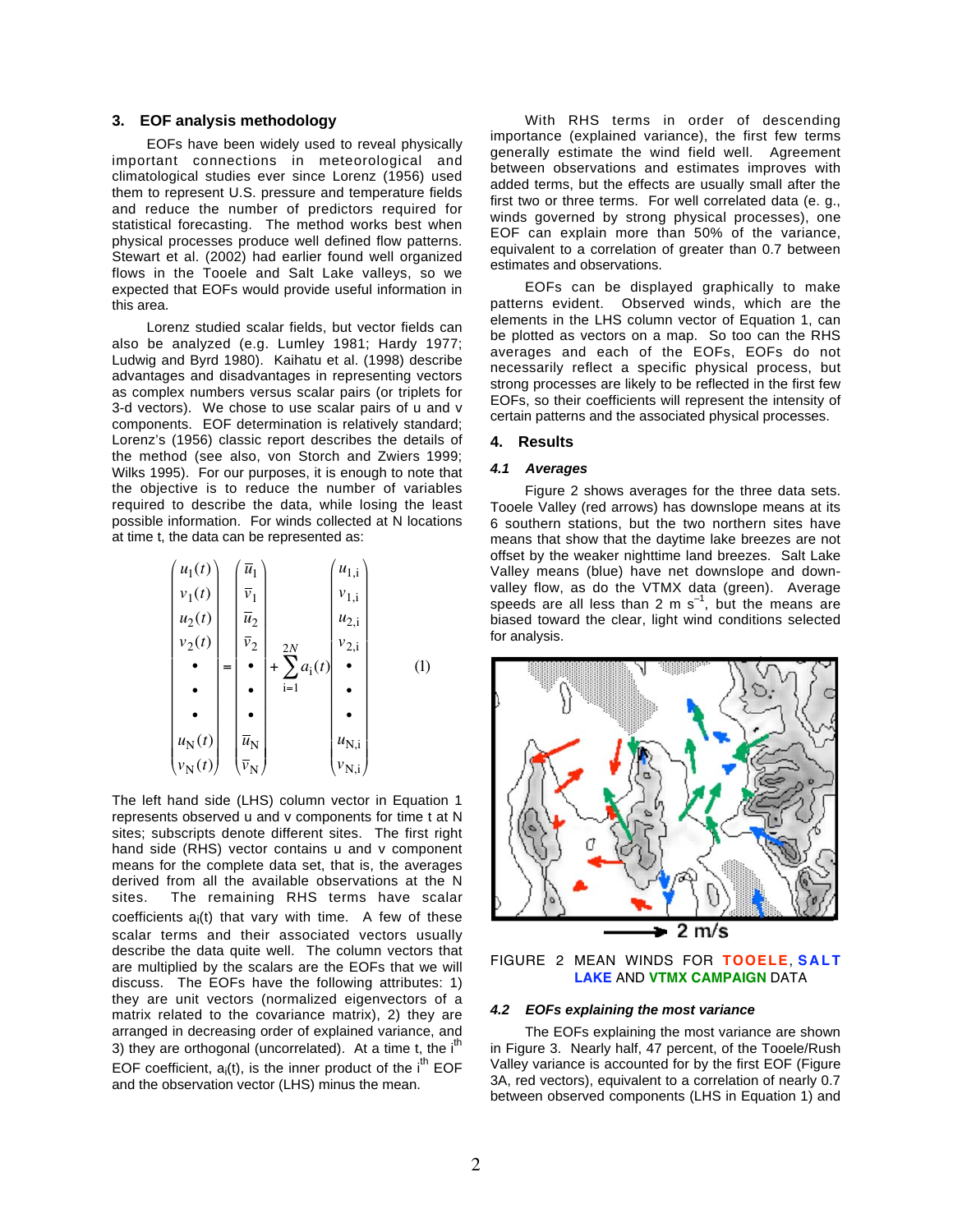values estimated from the mean and first EOF. EOF 2 (Fig 3B, red arrows) explained only 16 percent of the variance in the observations from the Tooele/Rush Valley sites.

EOF 1 (Figure 3A, red) is well organized. All directions align well with valley axes, indicating that channeling and thermally driven along-valley flows dominate. Positive (or negative) EOF 1 coefficients describe down-valley (or up-valley) flow. EOF 2 is orthogonal to EOF 1, so it is no surprise that EOF 2 (Figure 3B, red) defines an out-of-phase relationship between the Toole and Rush Valley winds, as occurs during transitions when the land breeze changes to a lake breeze while nighttime, downslope flow still persists. When the EOF's coefficients are of opposite sign, the northern valley is dominated by lake (– EOF 1 and + EOF 2) or land breezes (+ EOF 1 and – EOF 2).



FIGURE 3 EOF 1 (A) AND EOF 2 (B) FOR **TOOELE**, AND **SALT LAKE** DATA

EOF 1 for the Utah/Salt Lake Valleys (Fig. 3A, blue arrows), also reflects the channeling and thermal flows parallel to valley axes. EOF 2 represents oppositely directed flows in the northern and southern regions (Fig 4B, blue); positive EOF 2 coefficients (where contributions are in the directions shown)

produce a lake breeze and upslope flows at northern locations, while southern sites have greater downslope components. Negative coefficients will reverse the contribution of the EOF.

EOFs 1 (Figure 4, green arrows) and 2 (pink) from VTMX 2000 observations have greater explained variance than for the other two examples shown in Figure 3, because the area covered is more compact. Again, EOF 1 (Figure 4, green) has an along-valley pattern. EOF 2 (Figure 4, pink) is more complex than those discussed earlier, in part because of the locations of wind sites near canyon mouths and along the broad west slope of the Salt Lake Valley. Those sites introduce more evidence of canyon drainage and slope flow than was possible from the sites in the other data sets.



FIGURE 4 **EOF 1** AND **EOF 2** FOR VTMX DATA

# *4.3 Temporal variability*

If the EOFs represent patterns of flow driven by diurnal heating, then the EOF coefficients should have pronounced diurnal cycles. Hourly box plots (prepared with Data Desk 6.0 software, Velleman 1997) in Figure 5 show these diurnal tendencies. The rectangle ("box") in each plot spans values between the lower and upper quartiles; a horizontal line in the box marks the median for that hour. Velleman (1997) states, "The whiskers extend from the top and the bottom of the box to depict the extent of the main body of the data." The small circles and asterisks mark individual outlier values. Each box plot in Figures 5A and 5B represents about 95 values for the Tooele/Rush Valley hours, and about 60 Utah/Salt Lake Valley hours. There is some variation in number of cases from hour to hour.

Diurnal EOF 1 coefficient trends (Fig 5A) in the Tooele/Rush Valley data are obvious, with positive medians between about 2100 and 0900 LST, and negative medians for most daytime hours. Reference to Figure 3A shows this to correspond to the expected cycle for a thermally driven flow, i. e. increased downvalley nighttime winds and up-valley daytime winds. Coefficients are most consistent at night, when low level stability decouples surface winds from the more variable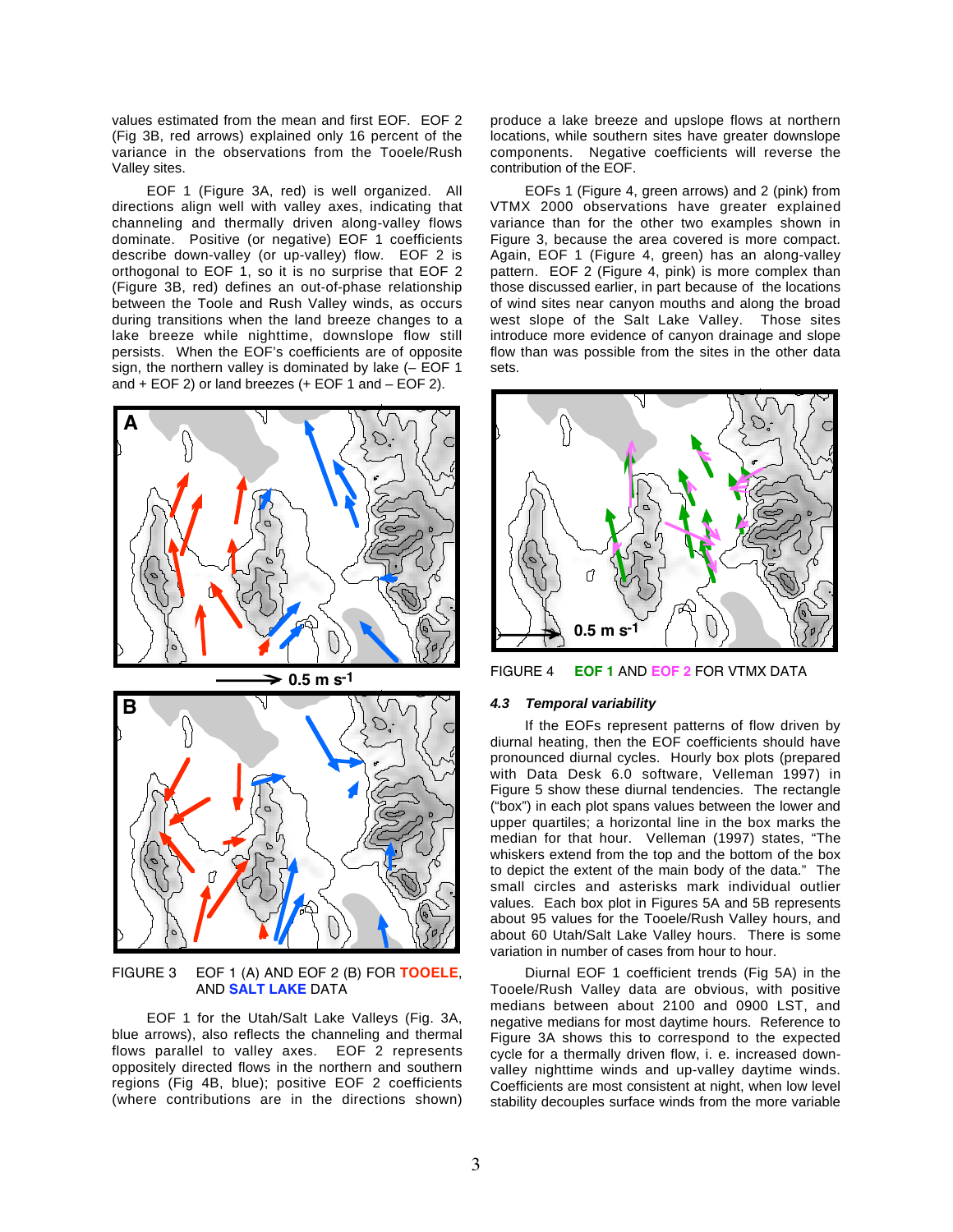synoptic scale winds aloft. Daytime variability is greater, with the greatest variability occurring during transition periods.

From about midnight until 1000, the medians for EOF2 coefficients (Figure 5B) in the Tooele/Rush Valley are near zero, becoming modestly positive from about 1000 until 1400, with the onset of a lake breeze and continuing drainage from Rush Valley. EOF2 coefficient medians are moderately negative from about 1800 until midnight, during the transition from lake to land breeze. The convective part of the day has the greatest EOF 2 coefficient spread.



FOR: TOOELE/RUSH VALLEYS: (A) EOF 1, (B) EOF 2, AND SALT LAKE/UTAH LAKE VALLEYS: (C) EOF 1 AND (D) EOF 2,

Utah/Salt Lake Valley EOF 1 diurnal patterns (Figure 5C) are similar to those in Figure 5A, with upvalley/upslope flows (negative EOF 1 coefficients) beginning about noon and lasting past 2000. Positive medians mark the reverse flow at night. They are of smaller magnitude, but have less scatter than in the Tooele/Rush valleys. Utah/Salt Lake Valley EOF 2 median coefficients (Figure 5D) differ significantly from zero only from about 1100 to 1700 LST, when they are positive, and 1800 to 2200, when they are negative. In the Tooele/Rush valleys (Figure 5B), the non-zero periods were associated with morning and evening transitions. EOF 2 in these valleys predominantly represents lake/land breezes in the north. Northnortheasterly flow through the pass begins with the lake breeze in the late morning, and reverses when the land breeze starts shortly after sunset.



Coefficients for the first EOFs for the two valley systems (Figures 5A and 5C) have similar diurnal cycles and probably represent similar physical processes. Figure 6A is a scatter plot between EOF 1 coefficients from the two valleys for the 765 hours when complete data sets were available in each. Their correlation coefficient r is 0.91. EOF 2 explains much less variance than EOF 1, and the physical processes represented by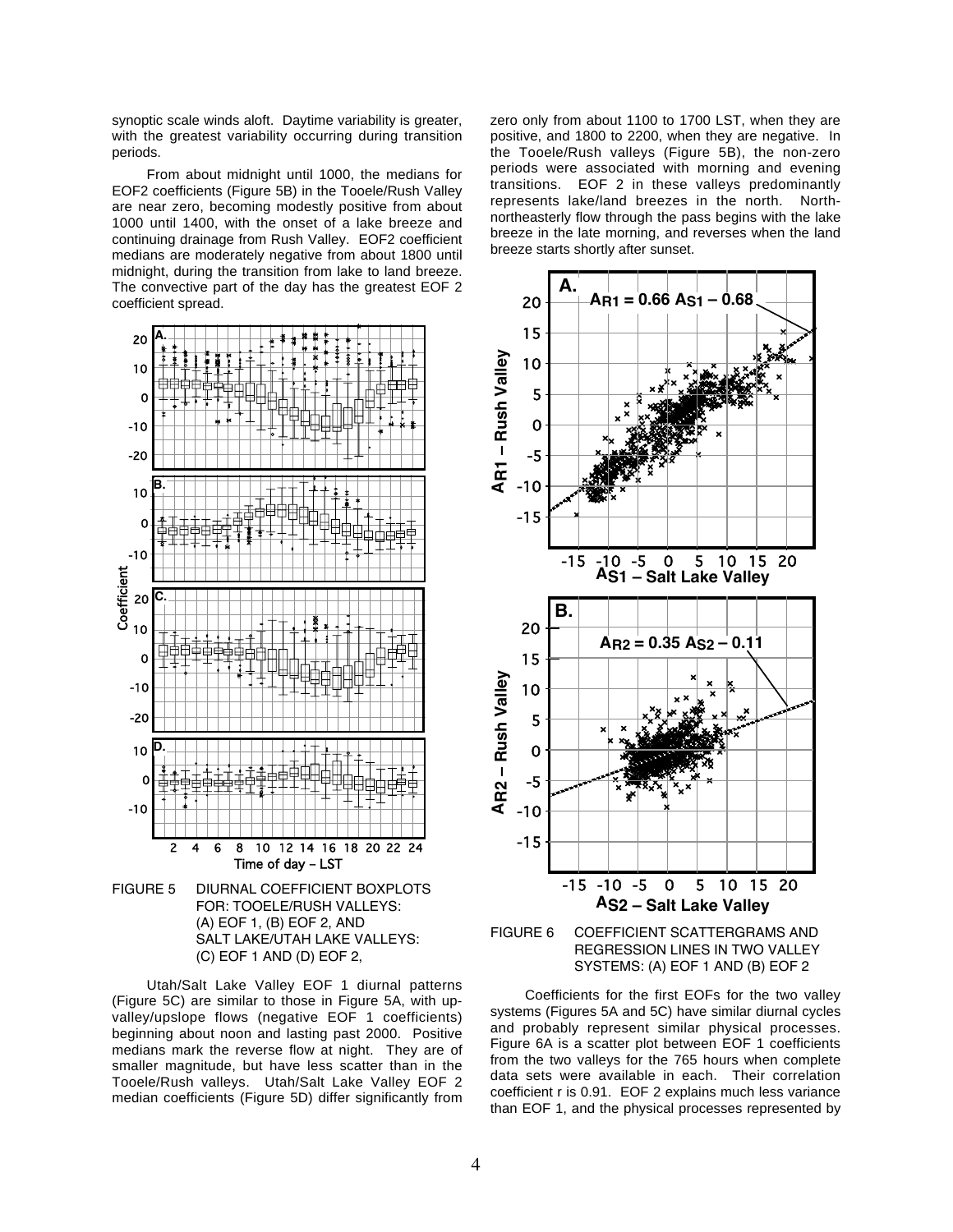the second EOFs seem to be different in the two valleys, so it is not surprising that the EOF 2 coefficients in Figure 6B have only a correlation of 0.51.

The coefficient cycle for VTMX 2000 data is shown in Figure 7. Note that the time span in this figure runs from noon to noon, rather than from midnight to midnight as in Figure 5. Each box plot represents about 20 observations, generally for times 15 minutes before and 15 minutes after the hour. Observations on either side of the hour have been assigned to the hour between them.

Temporal changes of the EOF 1 coefficient medians are much the same as in Figures 5A and 5C. Slightly positive medians, corresponding to down-valley winds from the south-southeast, persist from about midnight through noon. Then coefficients become negative (up-valley winds) and continue so until about 2000 LST. Greatest day-to-day variability is between about 0900 and 1500 LST. The sudden reduction in variability from 1500 to 1600 LST indicates that upvalley flow was well established at 1600 LST in most cases. The majority of the outliers in Figure 6A occurred during a single IOP; these will be discussed in the next section.



FIGURE 7 DIURNAL COEFFICIENT BOXPLOTS FOR: (A) EOF 1 AND (B) EOF 2, Orange and blue lines show coefficient values for 20-21 October 2000.

EOF 2 coefficient medians in Figure 7B have a similar diurnal cycle to that in Figure 5D, although there are significant differences in the EOFs themselves (Figures 3B and 4). Median coefficients are slightly positive from about sunset until sunrise, then negative through the day, which suggests that EOF 2 is dominated by up-slope flows on both flanks of the Salt Lake Valley during that time.

### *4.4 Other influences*

Corollary meteorological information from the VTMX 2000 campaign allow us to explain the outliers in Fig 7A, and see why the coefficients are of unusually large magnitude. The half-hourly coefficient values during IOP 9 (20-21 October 2000) are plotted in orange and blue in Figure 7. The vertical green bar in the figure marks the approximate time of passage of a cold front across the Salt Lake Valley. University of Utah weather logs for the period state that, "A short wave trough was approaching rapidly from the west . . . Local circulations were interrupted by cold frontal passage in the valley. . ." at about 0500 LST. This cold front passage is well marked by the sudden change in the EOF 1 coefficient from large positive to large negative values, indicative of a change from strong southerly (Figure 4, green arrows) to strong northerly winds. In this case the positive values represented the southerly flow ahead of the front and subsequent negative values were caused by the flow reversal following the frontal passage. The contribution of the second EOF is small throughout the period, although the small spike may mark the passage of the front through the middle of the area. At this time there would be northerlies behind the front in the northern parts of the domain, with southerlies to the south.

### **5. Discussion**

Several conclusions can be drawn. First, EOF analysis can identify recurring regional flow patterns and make it easy to deduce underlying physical processes governing them. A diurnal cycle of thermally induced flows dominates in the valleys that were studied, but the thermal effects can be overwhelmed by synoptic events that mimic the same patterns. These other mechanisms will, as here, often occur at the "wrong" time of day, so they can be easily recognized. Other common patterns that could be detected by EOF analysis include sea breeze cycles and features like large eddies.

EOFs provide succinct and objective characterizations of larger data sets. We have examined flow patterns (vector fields), but mixed parameter data sets can also be used if care is taken to ensure that units have fluctuations of comparable magnitude. Standard deviations are often used to standardize the data and to provide non-dimensional parameters of comparable magnitude. Once data have been described with fewer variables, it becomes possible to categorize and select specific examples of different types of atmospheric behavior for further modeling or analysis. Resources are often too limited to model very many days, so cases must be selected to represent the most important possibilities. EOF analysis is valuable for this purpose.

*Acknowledgements***.** The work was supported by the U.S. Department of Energy under the auspices of the Atmospheric Sciences Program of the Office of Biological and Environmental Research; Organizations responsible for mesonet data that we used are: NOAA, University of Utah's Cooperative Institute for Regional